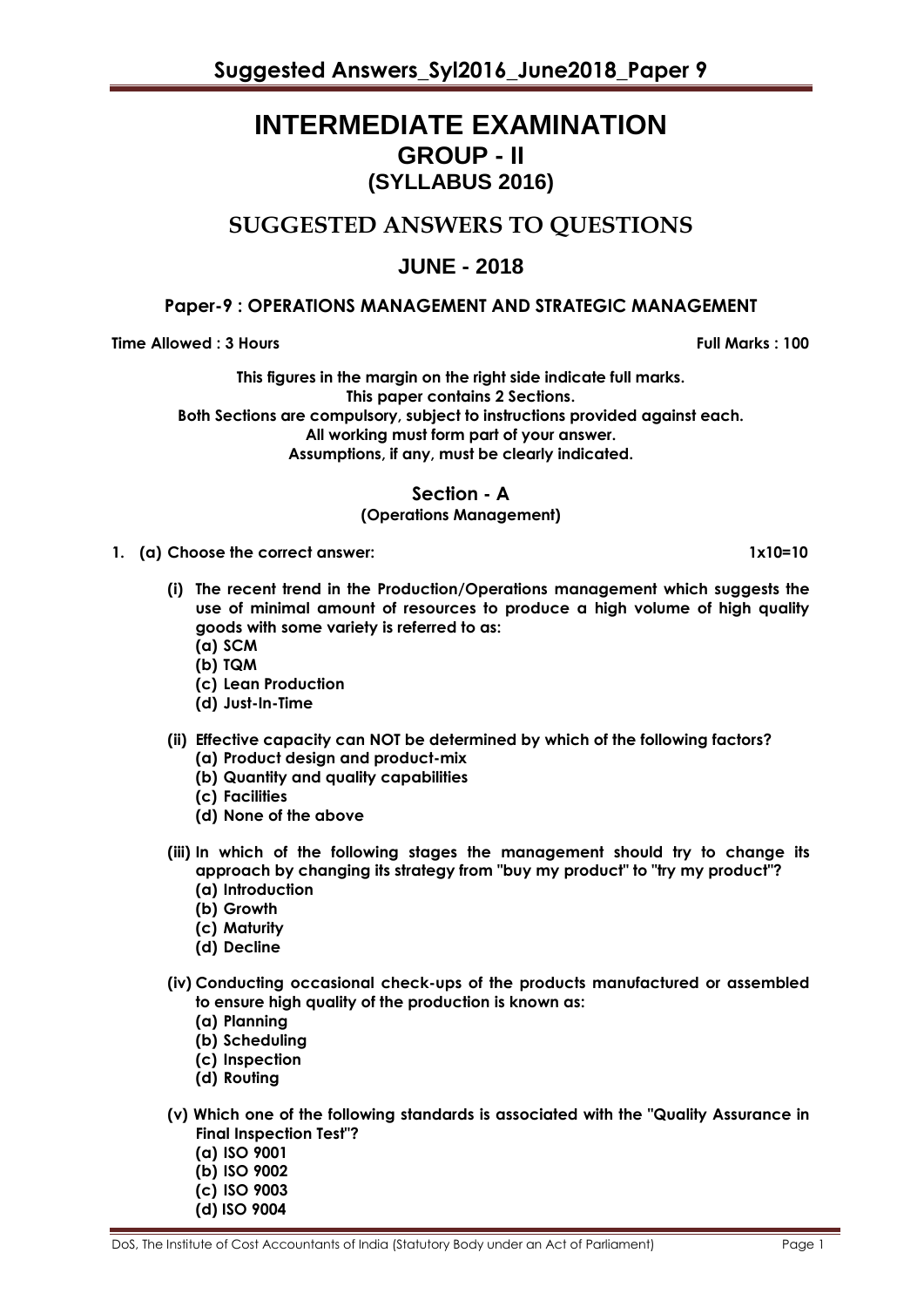- **(vi) With reference to project management, identify which of the following statement is NOT correct?**
	- **(a) Gantt chart is a principal tool used in scheduling and also in some methods of loading.**
	- **(b) Routing is the first step in the production planning.**
	- **(c) The cost of any activity is proportional to its time of completion.**
	- **(d) The free float can be calculated by subtracting EFT from EST.**

**(vii)Identify which one of the following statement is NOT correct?**

- **(a) Preventing maintenance includes lubrication, cleaning, periodic overhaul, etc.**
- **(b) The two types of cost-cost of premature replacement and cost of breakdownneed to be balanced.**
- **(c) Wear and obsolescence are the two main causes of replacement of machinery in every aspect of life.**
- **(d) A machine is technically obsolete when another machine can do the same job more efficiently with reduced time and also at a lower cost.**
- **(viii)To determine where the plant should be located for maximum operating economy and effectiveness, refers to which one of the following?**
	- **(a) Plant layout**
	- **(b) Facility location**
	- **(c) Capacity planning**
	- **(d) Capacity requirement**
- **(ix) Which of the following models deals with the physical movement of goods from different supply origins to a number of different demand destinations?**
	- **(a) Simulation**
	- **(b) Transportation**
	- **(c) Lean operations**
	- **(d) Line balancing**
- **(x) One of the objectives of maintenance is:**
	- **(a) to prevent obsolescence.**
	- **(b) to ensure spare parts management.**
	- **(c) to satisfy customers.**
	- **(d) to extend the useful life of Plant & Machinery without sacrificing the level of performance.**
- **(b) Match Column A with Column B: 1x6=6**

| Column A                                                                                                                                        | Column B |
|-------------------------------------------------------------------------------------------------------------------------------------------------|----------|
| (A) The ability to adapt quickly to changes in volume of $(i)$ Method Study<br>demand, in the product mix demanded and in                       |          |
| product design or in delivery schedules                                                                                                         |          |
| (B) To address the planning and controlling of $a/(ii)$ Maintenance Stores<br>manufacturing process and all of its related support<br>functions |          |
| (C) Degree to which the system can be adjusted to (iii) Flexibility<br>changes in processing requirements                                       |          |
| (D) Eliminating unnecessary motions or by changing the (iv) Network Analysis<br>sequence of operation or the process itself                     |          |
| (E) Certain specific techniques which can be used for (v) MRP-II<br>planning, management and control of project                                 |          |
| (F)<br>Availability of vital spare parts needs to be (vi) Process Flexibility<br>ascertained to meet an emergency like breakdown                |          |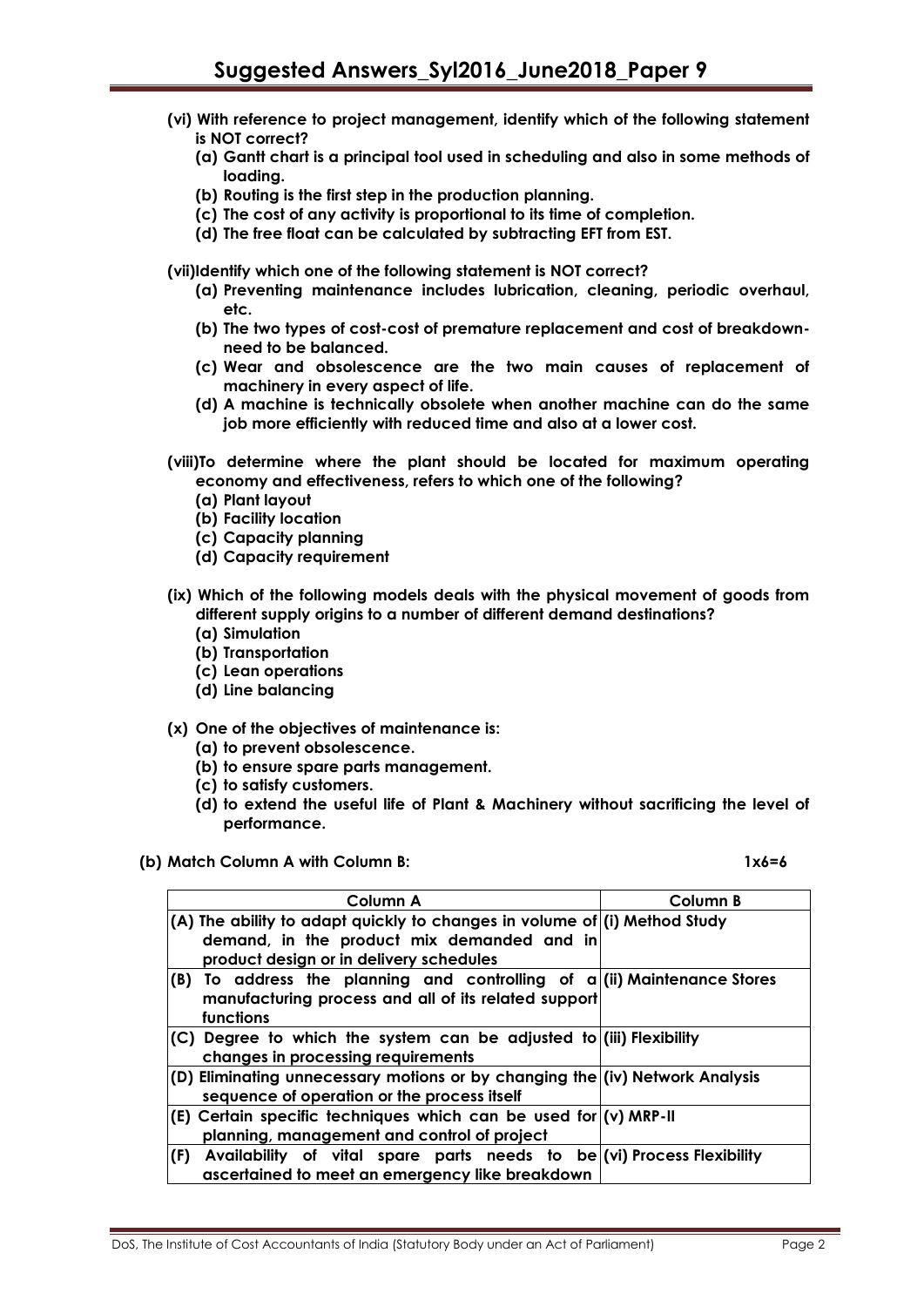- **(c) State whether the following statements are 'True' or 'False': 1x6=6**
	- **(i) The primary concern of production planning and control is the delivery of products to customers or to inventory stocks according to some predetermined schedule.**
	- **(ii) Capacity refers to the minimum load an operating unit can handle.**
	- **(iii) Job-shop process is used when a very highly standardized product is desired in high volumes.**
	- **(iv) The productivity is a measure of how much input is required to achieve a given output.**
	- **(v) One of the limitations of Gantt Chart is that it does not clearly indicate the details regarding progress of activities.**
	- **(vi) Preventive maintenance ensures greater safety to workers.**

### **Answer:**

- **1. (a)** (i) (c) Lean Production
	- (ii) (d) None of the above
		- (iii) (b) Growth
		- (iv) (c) Inspection
		- (v) (c) ISO 9003
		- (vi) (d) The free float can be calculated by subtracting EFT from EST.
		- (vii) (a) Preventive maintenance includes lubrication, cleaning, periodic overhaul, etc.
		- (viii) (b) Facility location
		- (ix) (b) Transportation
		- (x) (d) To extend the useful life of Plant & Machinery without sacrificing the level of performance

#### **(b)**

|     | Column A                                                                    | Column B |
|-----|-----------------------------------------------------------------------------|----------|
|     | (A) The ability to adapt quickly to changes in volume of (iii) Flexibility  |          |
|     | demand, in the product mix demanded and in                                  |          |
|     | product design or in delivery schedules                                     |          |
|     | $(B)$ To address the planning and controlling of a $(v)$ MRP-II             |          |
|     | manufacturing process and all of its related support                        |          |
|     | functions                                                                   |          |
|     | (C) Degree to which the system can be adjusted to (vi) Process Flexibility  |          |
|     | changes in processing requirements                                          |          |
|     | (D) Eliminating unnecessary motions or by changing the (i) Method Study     |          |
|     | sequence of operation or the process itself                                 |          |
|     | (E) Certain specific techniques which can be used for (iv) Network Analysis |          |
|     | planning, management and control of project                                 |          |
| (F) | Availability of vital spare parts needs to be (iii) Maintenance Stores      |          |
|     | ascertained to meet an emergency like breakdown                             |          |

- **(c)** (i) True
	- (ii) False
	- (iii) False
	- (iv) True
	- (v) True
	- (vi) True

#### **Answer any three questions from the following: 16×3=48**

- **2. (a) Categorise the objectives of operations management and discuss about each category. 2+4=6**
	- **(b) The monthly requirement of raw material for a company is 3200 units. The carrying**  cost is estimated to be 25% of the purchase price per unit, in addition to  $\bar{z}$  2.5 per unit.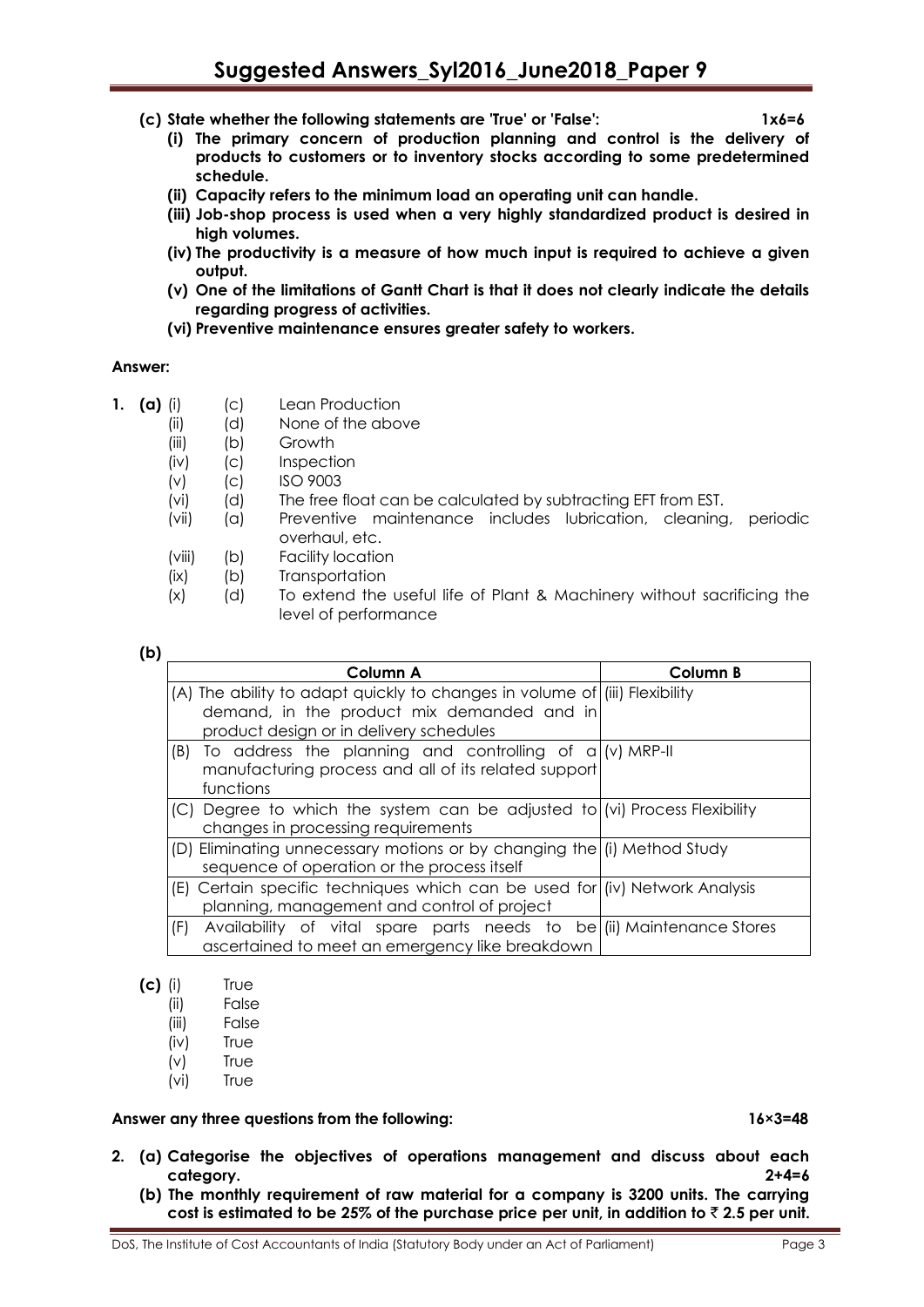The purchase price of raw material is  $\bar{\tau}$  24 per unit.

The ordering cost is  $\bar{z}$  28 per order.

- **(i) You are required to find EOQ and Total cost.**
- **(ii) What is the total cost when the company gets a concession of 6% on the purchase price if it orders 3200 units or more but less than 6200 units per month?**
- **(iii) What happens when the company gets a concession of 15% on the purchase price when it orders 6,200 units or more?**
- **(iv) Which of the above three ways of orders the company should adopt?**

#### **Answer:**

**4+2+2+2=10**

- **2. (a)** Objectives of operations management can be categorised into:
	- (i) Customer service, and
	- (ii) Resource utilization

#### **(i) Customer service**

The first objective is the customer service for the satisfaction of customer wants. Customer service is therefore a key objective of operations management. The Operations Management must provide something to a specification which can satisfy the customer in terms cost and timing. Thus, primary objective can be satisfied by providing the 'right thing at the right price at the right time'. These three aspects of customer service - specification, cost and timing - are the principal sources of customer satisfaction and must, therefore, be the principal dimension of the customer service objective for operation managers. Generally an organization will aim reliably and consistently to achieve certain standards, or levels, on these dimensions, and operations managers will be influential in attempting to achieve these standards.

Hence, this objective will influence the operations manager's decisions to achieve the required customer service.

#### **(ii) Resource Utilization**

Another major objective is to utilize resources for the satisfaction of customer wants effectively, i.e., customer service must be provided with the achievement of effective operations through efficient use of resources. Inefficient use of resources or inadequate customer service leads to commercial failure of an operating system. Operations management is concerned essentially with the utilization of resources, i.e., obtaining maximum effect from resources or minimizing their loss, under-utilization or waste. The extent of the utilization of the resources' potential might be expressed in terms of the proportion of available time used or occupied, space utilization, levels of activity, etc. Each measure indicates the extent to which the potential or capacity of such resources is utilized. This is referred to as the objective of resource utilization.

Operations management is also concerned with the achievement of both satisfactory customer service and resource utilization. An improvement in one will often give rise to deterioration in the other. Often both cannot be maximized, and hence a satisfactory performance must be achieved on both objectives. All the activities of operations management must be tackled with these two objectives in mind, and many of the problems will be faced by operations managers because of this conflict. Hence, operations managers must attempt to balance these basic objectives*.*

**(b) (i)** D=3200 × 12 = 38,400 units per annum  $C_0 = 28$  $C_h = 2.5 + 25\%$  of 24 = 8.5 EOQ =  $\sqrt{(2 \times 28 \times 38,400)/8.5]}$  = 502.97 = 503 units (approx.)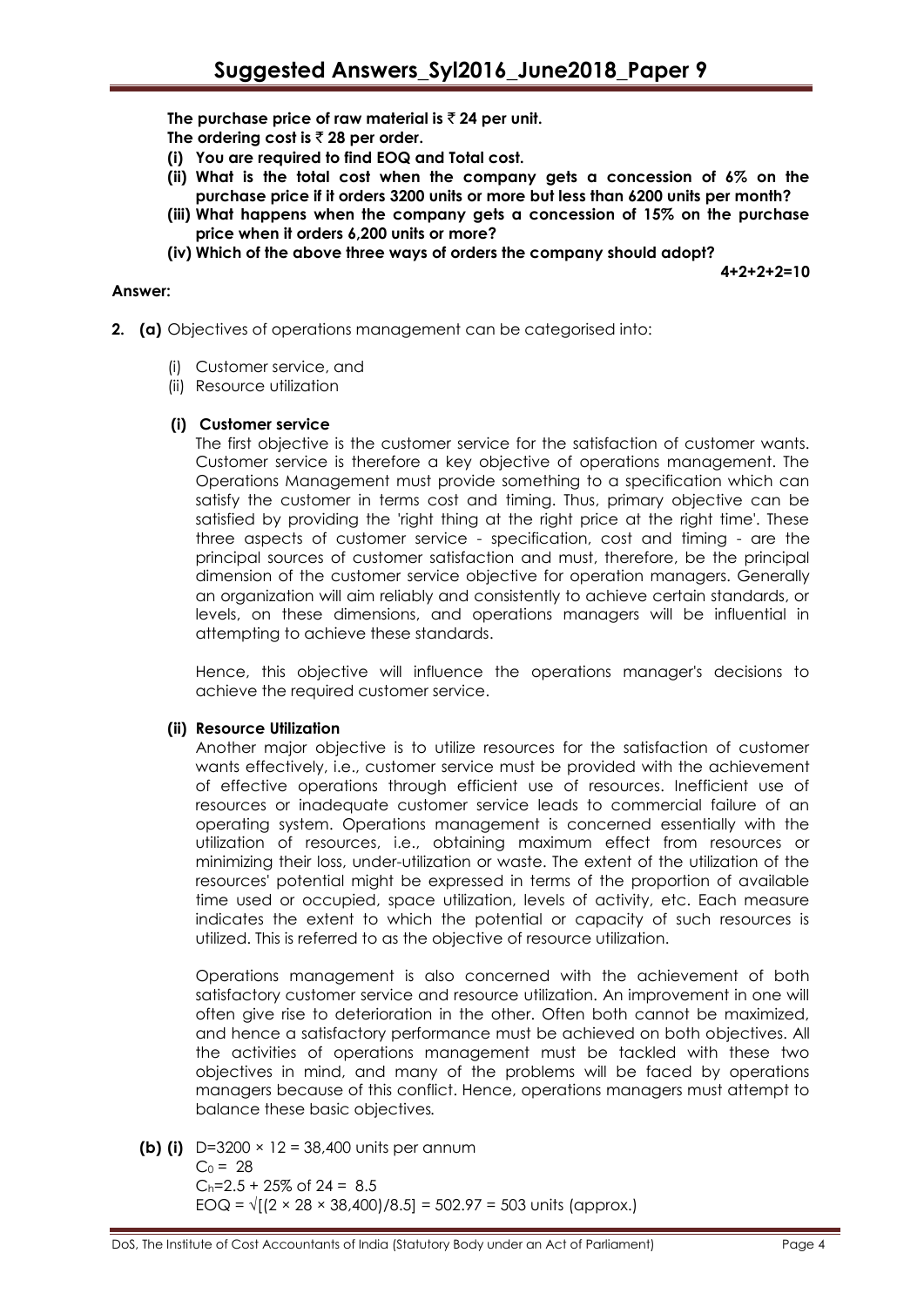Total Cost =  $C_0$  +  $C_m$  +  $C_h$  $=$  [(38,400  $\times$  28)/503)] + (38,400  $\times$  24) + [(503  $\times$  8.5)/2]  $= 2,137.57 + 9,21,600 + 2,137.75$  $= 9,25,875.32$ 

- (ii) When the company has an option to order between 3200 and 6200 units, the EOQ should be calculated with a reduction in price by 6% (due to concession); The purchase price =  $94\%$  of  $24 = 22.56$ .  $D = 38,400$  units per annum;  $C_0 = 28$ ;  $C_h$  = 2.5 + 25% of 22.56 = 8.14 EOQ =  $\sqrt{(2 \times 28 \times 38,400)/8.14}$  = 513.98 = 514 units (approx.) Total Cost =  $C_0$  +  $C_{rm}$  +  $C_{h}$  $=$  [(38,400 × 28)/514)] + (38,400 × 22.56) + [(514 × 8.14)/2]  $= 2091.828 + 8.66.304 + 2.091.98 = 8.70.487.8$
- (iii) When the company orders more than 6,200 units purchase price = 85% of 24 (because 15%) concession) = 20.4;  $D = 38,400$  units per annum;  $C_0 = 28$  $C_h$ = 2.5 + 25% of 20.4 = 7.6 EOQ =  $\sqrt{(2 \times 28 \times 38,400)/7.6}$  = 531.92 = 532 units (approx.) Total Cost =  $C_0$  +  $C_{rm}$  +  $C_{h}$  $= [(38,400 \times 28)/532] + (38,400 \times 20.4) + [(532 \times 7.6)/2]$  $= 2021.052 + 7.83.360 + 2.021.6 = 7.87.402.65$
- (iv) Comparing these costs, we notice that the cost is minimum (7,87,402.65) for (iii) order. Therefore the company should adopt a policy of ordering 532 units per order.
- **3. (a) "Virtually all goods or services are made by using some variation of one of three process Strategies". Discuss about each of the three process strategies. Also state the situation during the decline stage of a product life cycle. (2x3)+2=8**
	- **(b) Discuss the principles of scheduling. Explain briefly the relationship between routing and scheduling. 6+2=8**

# **Answer:**

- **3. (a)** The process strategies are: (i) process focus (ii) repetitive focus and (iii) product focus. Each of these three strategies are discussed below:
	- (i) **Process Focus:** Majority (about 75 per cent) of global production is devoted to low volume, high variety products in manufacturing facilities called job shops. Such facilities are organised around performing processes. For example, the processes might be welding, grinding or painting carried out in departments devoted to these processes. Such facilities are process focussed in terms of equipment, machines, layout and supervision. They provide a high degree of product flexibility as products move intermittently between processes. Each process is designed to perform a wide variety of activities and handle frequent changes. Such processes are called intermittent processes. These facilities have high variable costs and low utilisation of facilities.
	- (ii) **Repetitive Focus:** A repetitive process is a product oriented production process that uses modules. It falls between product focus and process focus. It uses modules which are parts or components prepared often in a continuous or mass production process. A good example of repetitive process is the assembly line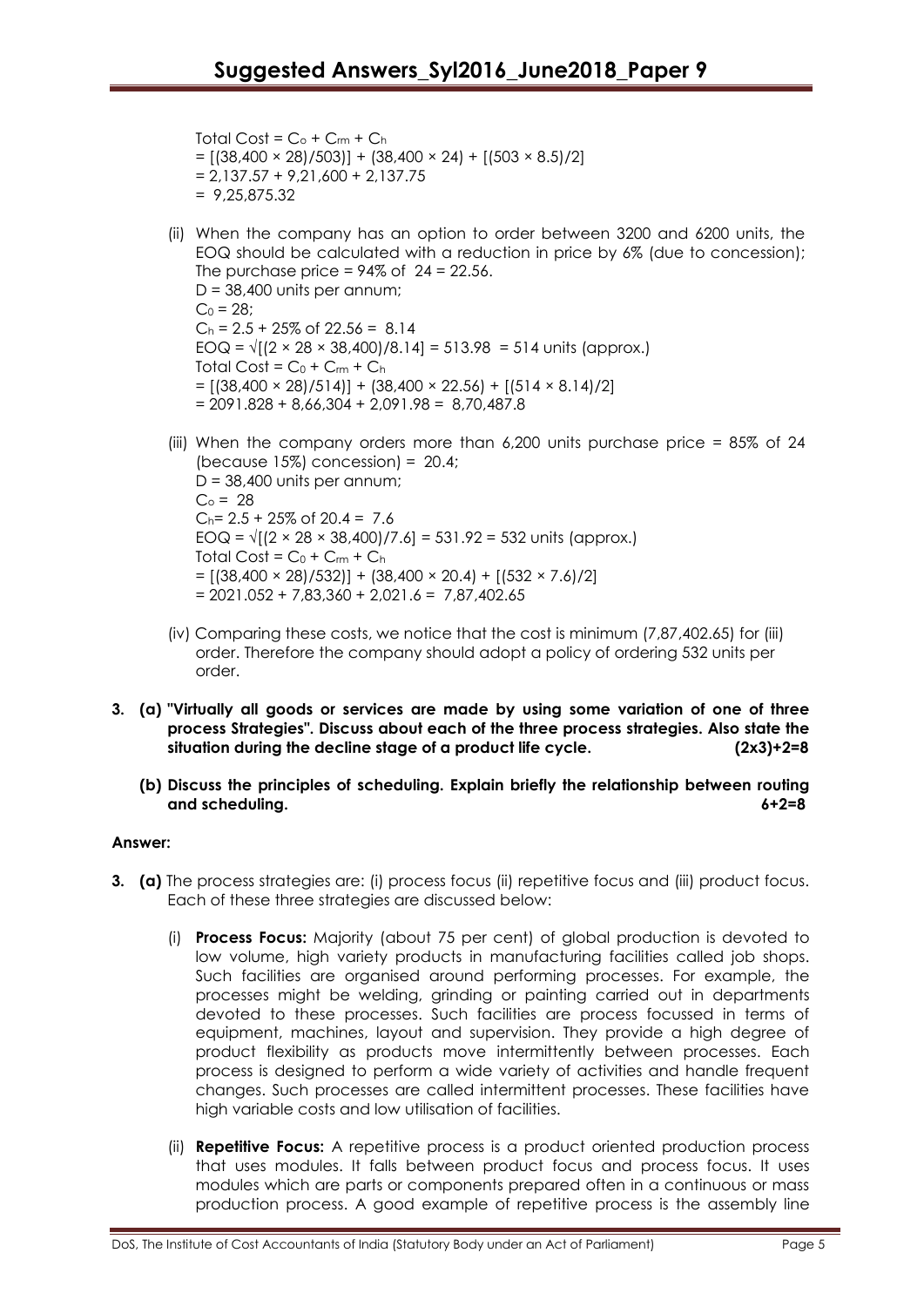which is used for assembling automobiles and household appliances and is less flexible than process-focused facility. Personal computer is an example of a repetitive process using modules in which the modules are assembled to get a custom product with the desired configuration.

(iii) **Product Focus:** It is a facility organised around products, a product oriented, highvolume low-variety process. It is also referred to as continuous process because it has very long continuous production run. Examples of product focussed processes are steel, glass, paper, electric bulbs, chemicals and pharmaceutical products, bolts and nuts etc. Product-focussed facilities need standardisation and effective quality control. The specialised nature of the facility requires high fixed cost, but low variable costs requiring high facility utilisation.

Situation during the decline stage of a product life cycle:

At the final stage of decline, profit margins touch a low level, competition becomes severe and customers start using newer and better products. It is here that the story of a product ends - a natural but hard end.

- **(b)** The principles of scheduling are:
	- (i) **The principle of optimum task size:** Scheduling tends to achieve its maximum efficiency when the task sizes are small and all tasks are of the same order of magnitude.
	- (ii) **The principle of the optimum Production plan:** Scheduling tends to achieve its maximum efficiency when the work is planned, so that it imposes an equal/even load on all the plant.
	- (iii) **The principle of the optimum operation sequence:** Scheduling tends to achieve its maximum efficiency when the work is planned so that the work centers are normally used in the same sequence.

The first principle has a tendency when applied, not only give good results but also to be self-correcting if it is ignored. For example, if in a functional batch production machine shop the loads imposed by different operations vary greatly in length it is possible that it will be necessary to break many of the long operations into one or more small batches, in order to get the other orders completed by due date. In effect, this principle only repeats the known advantage of maintaining a high rate of stock turn over, and of single phase ordering. The second principle merely states that the obvious fact that there will be less idle time and waiting time, if all the plant is evenly loaded by the production planners, then if some of the machines are over loaded perhaps because direct labour cost on them are lower and others are idle for part of the time due to shortage of work. The third principle says about principle of flow. Sometimes it is also true if we sequence some jobs, which need the same machine set up, at a time, this avoids machine ancillary time needed, in case, the jobs of the above type are done at different times.

For example, consider drilling a 10 mm hole in five different jobs may be done at a time so that the set up time required for five jobs can be once only.

#### **Relationship between Routing and Scheduling:**

Both routing and scheduling are interconnected as scheduling is difficult without routing and routing is also not effective without scheduling. Routing is a prerequisite for scheduling while time to be taken may form the basis of routing and that is fixed by scheduling.

**4. (a) A blacksmith supervisor in his workshop is considering how he should assign the four jobs that are to be performed, to four of the workers under him. He wants to assign the jobs to the workers such that the aggregate time to perform the jobs is the least.**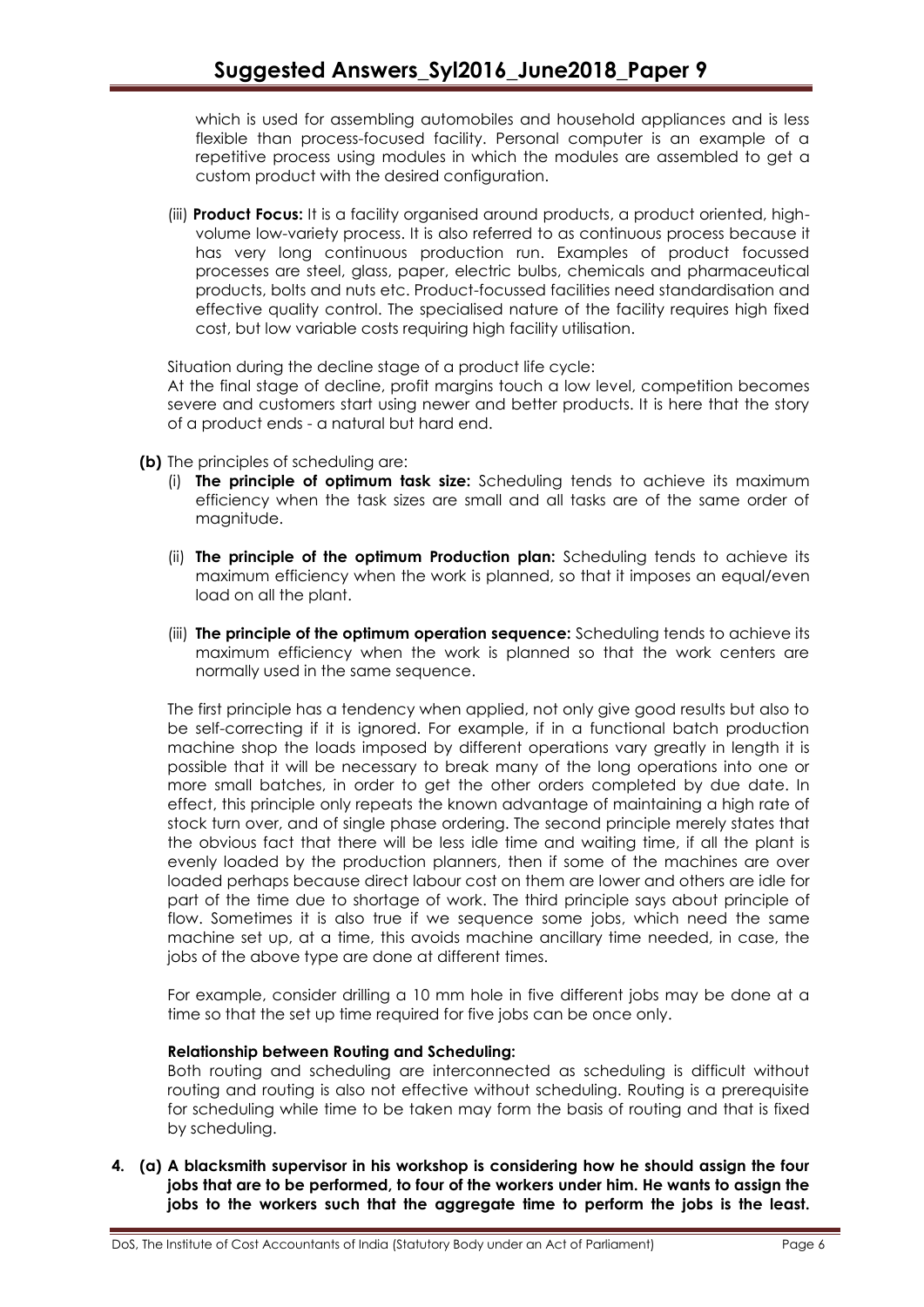**Based on previous experience, he has the information on the time taken by the four workers in performing these jobs and the same is given in the table below:**

| Worker | Job |    |    |         |  |  |  |
|--------|-----|----|----|---------|--|--|--|
|        |     |    |    |         |  |  |  |
|        | 40  | 40 |    | ۵<br>oa |  |  |  |
|        | 57  | 42 | 63 |         |  |  |  |
|        | 49  | 53 | 48 | оq      |  |  |  |
|        |     |    |    |         |  |  |  |

**Time Taken (in minutes) by 4 Workers**

**Solve the assignment problem for optimal solution using Hungarian Method. 8**

**(b) At a tool service centre, the arrival rate is 3 per hour and the service potentials 4 per hour. Simple queue conditions exist. The hourly wage paid to the attendant at the service centre is** ` **2 per hour and the hourly cost of a machinist away from his work is**  ` **5.**

**Calculate: 2x4=8**

- **(i) The average number of machinists being served or waiting to be served at any given time.**
- **(ii) The average time a machinist spends waiting for service.**
- **(iii) The total cost of operating the system for an eight-hour day.**
- **(iv) The cost of the system if there were two attendants working together as a team, each paid** ` **2 per hour and each able to service on average 3 per hour.**

#### **Answer:**

**4. (a)** Step - 1 :

The minimum value of each row is subtracted from all elements in the row. It is shown in the reduced cost table, also called opportunity cost table, given below:

|        | <u>IQDIE-T, REQUEEU COSI TUDIE - I</u> |     |  |  |  |  |  |
|--------|----------------------------------------|-----|--|--|--|--|--|
| Worker |                                        | Job |  |  |  |  |  |
|        |                                        |     |  |  |  |  |  |
|        |                                        |     |  |  |  |  |  |
|        |                                        |     |  |  |  |  |  |
|        |                                        |     |  |  |  |  |  |
|        |                                        |     |  |  |  |  |  |

Table-1: Reduced Cost Table - 1

Step 2:

For each column of this table, the minimum value is subtracted from all the other values. The columns that contain a zero would remain unaffected by this operation. Hence, only the fourth column values would change. Table-2 shows this.

Table - 2: Reduced Cost Table - 2

| Worker | Job |  |  |  |  |  |  |
|--------|-----|--|--|--|--|--|--|
|        |     |  |  |  |  |  |  |
|        |     |  |  |  |  |  |  |
|        |     |  |  |  |  |  |  |
|        |     |  |  |  |  |  |  |
|        |     |  |  |  |  |  |  |

Step 3:

Draw the minimum number of lines covering all zeros. As a general rule, we should first cover those rows/columns which contain larger number of zeros. Table 3 shows this.

| $\sim$ $\sim$ $\sim$<br>٠Λ.<br>אוו<br>_ | - |  |  |  |  |  |
|-----------------------------------------|---|--|--|--|--|--|
|                                         |   |  |  |  |  |  |
|                                         |   |  |  |  |  |  |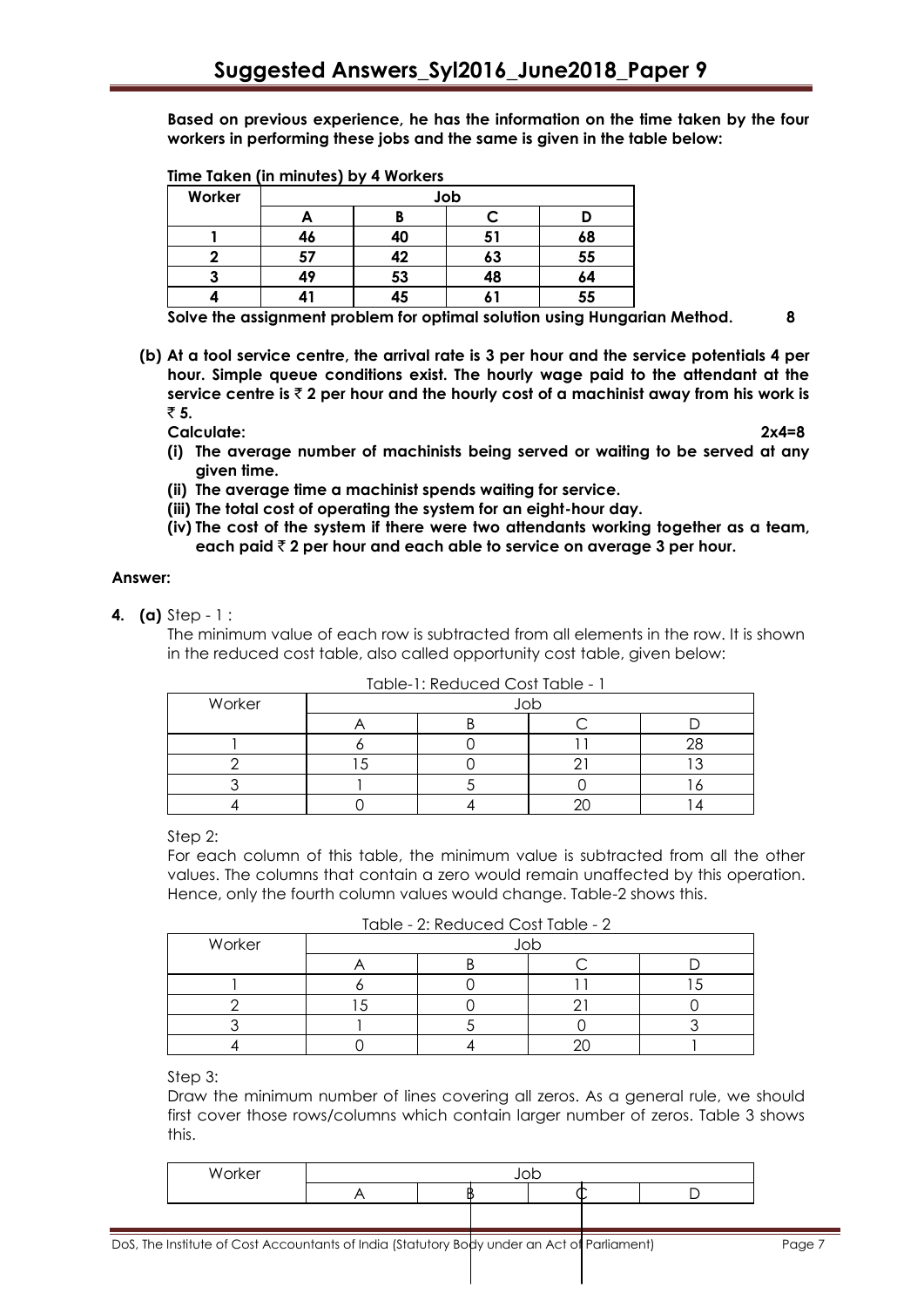Step 4:

Since the number of lines drawn is equal to  $4$  (= n), the optimal solution is obtained. The assignments are made after scanning the rows and columns for unit zeros. Assignments made are shown with squares as shown in Table 4.

| Worker |  |  |  |
|--------|--|--|--|
|        |  |  |  |
|        |  |  |  |
|        |  |  |  |
|        |  |  |  |
|        |  |  |  |

|  | Table - 4: Assignment of Jobs |  |
|--|-------------------------------|--|
|--|-------------------------------|--|

Assignments are made in the following order. Rows 1, 3, and 4 contain only one zero each. So assigned 1-B, 3-C, and 4-A. Since worker 1 has been assigned job B, we cross the zero in the second column of the second row. After making these assignments, only worker 2 and job D are left for assignment. The final pattern of assignments is 1-B, 2-D, 3-C, and 4-A, involving a total time of  $40 + 55 + 48 + 41 = 184$ minutes. This is the optimal solution to the problem.

**(b)** At a tool service centre, the arrival rate is 3 per hour and the service potentials are 4 per hour.

Arrival Rate: =  $\lambda$  = 3 per hour Service Rate:  $= \mu = 4$  per hour

- (i) The average number of machinists being served or waiting to be served at any given time: L<sub>n</sub> =  $[\lambda /(\mu - \lambda)] = 3/(4-3) = 3$
- (ii) The average time a machinist spends waiting for service:  $W_q = [(\lambda/\mu) \times 1/(\mu - \lambda)] = (3/4) \times 1/(4-3) = 0.75$  hours = 45 minutes.
- (iii) Average time in the system: W<sub>S</sub> =  $[1 / \mu - \lambda] = 1/(4-3) = 1$  hr.

Average number of machinists in the system = 3 [As per (i) above] Cost of three machinists being away from work =  $5 \times 3 = 15$  per hour. Attendant cost  $= 2$  per hour Total Cost / hour  $= 17$  per hour

The total cost of operating the system for an eight - hour day:  $17 \times 8 = 136$ 

(iv) It is assumed that there is still a single service point, but the average service rate is now

= 6 per hour.  $\Rightarrow$  Now  $\lambda = 3$  per hour  $\mu$  = 6 per hour => Average number in the system  $L_n = [\lambda / (\mu - \lambda)] = 3/(6-3) = 1$ Average time spent in the system  $W_s = 1/(\mu - \lambda) = 1/(6-3)$  $= 1/3$  hours.  $= (1/3) \times 60 = 20$  minutes.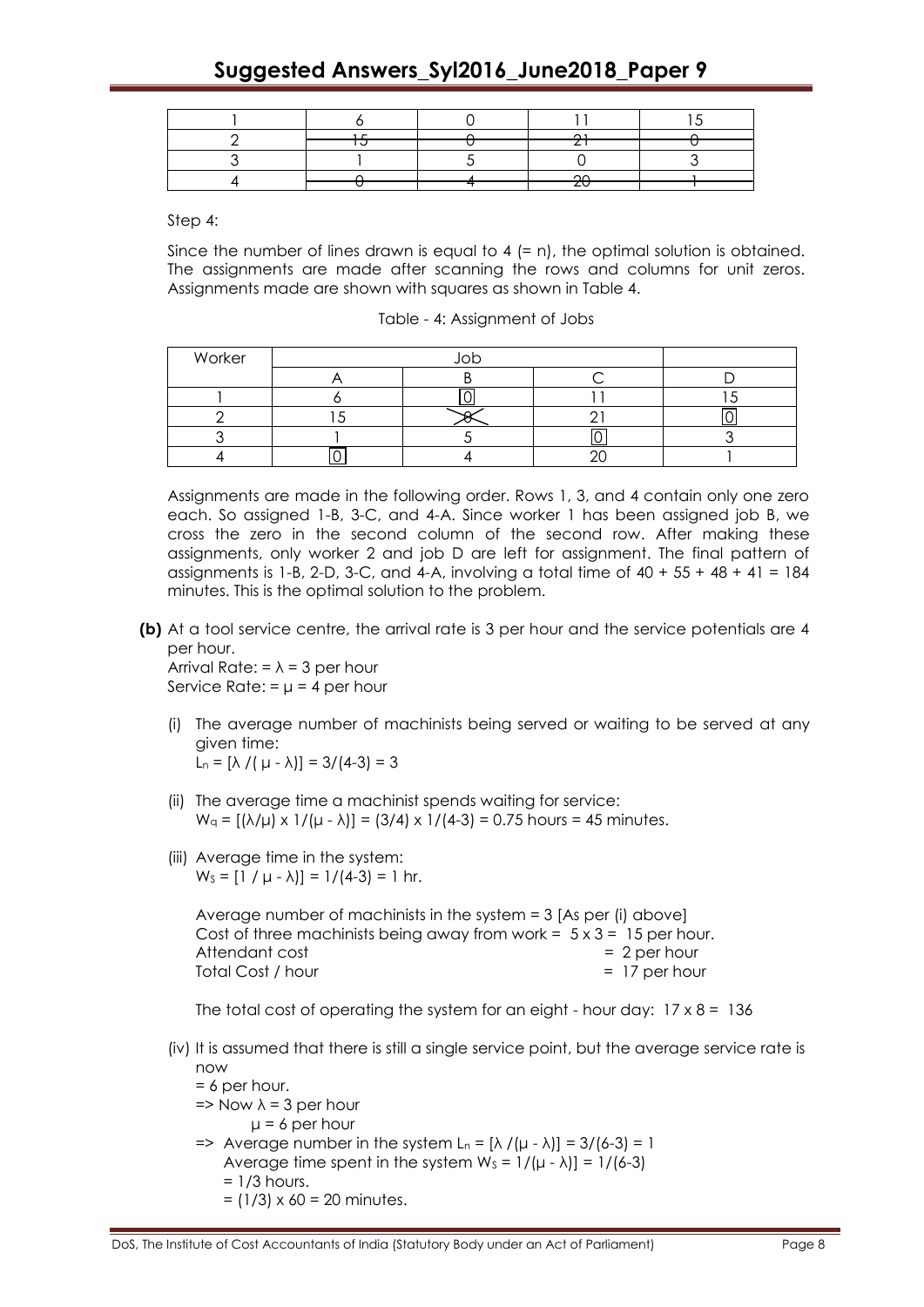| Machinists cost = $1/3$ hour x 5 = |  |
|------------------------------------|--|
| Attendant cost                     |  |
| <b>Total Cost</b>                  |  |

Cost per 8 hour day =  $5.67 \times 8 = 45.36$ 

**5. (a) The following jobs have to be shipped a week from now(week has 5 working days)**

| Number of day's work remaining |  |  |  |
|--------------------------------|--|--|--|

**Sequence the jobs according to priority established by: 4x2=8**

- **(i) Least slack rule**
- **(ii) Critical ratio rule**
- **(b) A cab operations company is experiencing the following number of breakdowns for months over the past 2 years in their new fleet of cabs:**

| Number of breakdowns           |  |  |  |
|--------------------------------|--|--|--|
| Number of months this occurred |  |  |  |

**Each breakdown costs the firm an average of 2,500. For a cost of 1,600 per month, preventive maintenance can be carried out to limit the breakdowns to an average of one per month. Which policy is suitable for the firm? 8**

#### **Answer:**

**5. (a)** (i) Calculation of slack: Number of days until due date is 5 days for all jobs:

| Job | Slack             | (Days) |
|-----|-------------------|--------|
|     | $5 - 4$           |        |
| R   | $5 - 5$           |        |
| C   | $5-8$             | $-3'$  |
|     | $5 - 7$           | $(-2)$ |
| F   | $\frac{5-6}{5-3}$ |        |
|     |                   |        |

(ii) Calculation of Critical ratio:

Critical ratio = Available time / Operation time Critical Ratio for job  $A = 5/4 = 1.25$ Critical Ratio for job  $B = 5/5 = 1.00$ Critical Ratio for job  $C = 5/8 = 0.625$ Critical Ratio for job  $D = 5/7 = 0.714$ Critical Ratio for job  $E = 5/6 = 0.833$ Critical Ratio for job  $F = 5/3 = 1.667$ 

Job having least critical ratio is given the first priority and so on.

| <i><b>ISeauence</b></i> |   |          |  |
|-------------------------|---|----------|--|
| <b>Critical Ratio</b>   | 4 | $($ )( ) |  |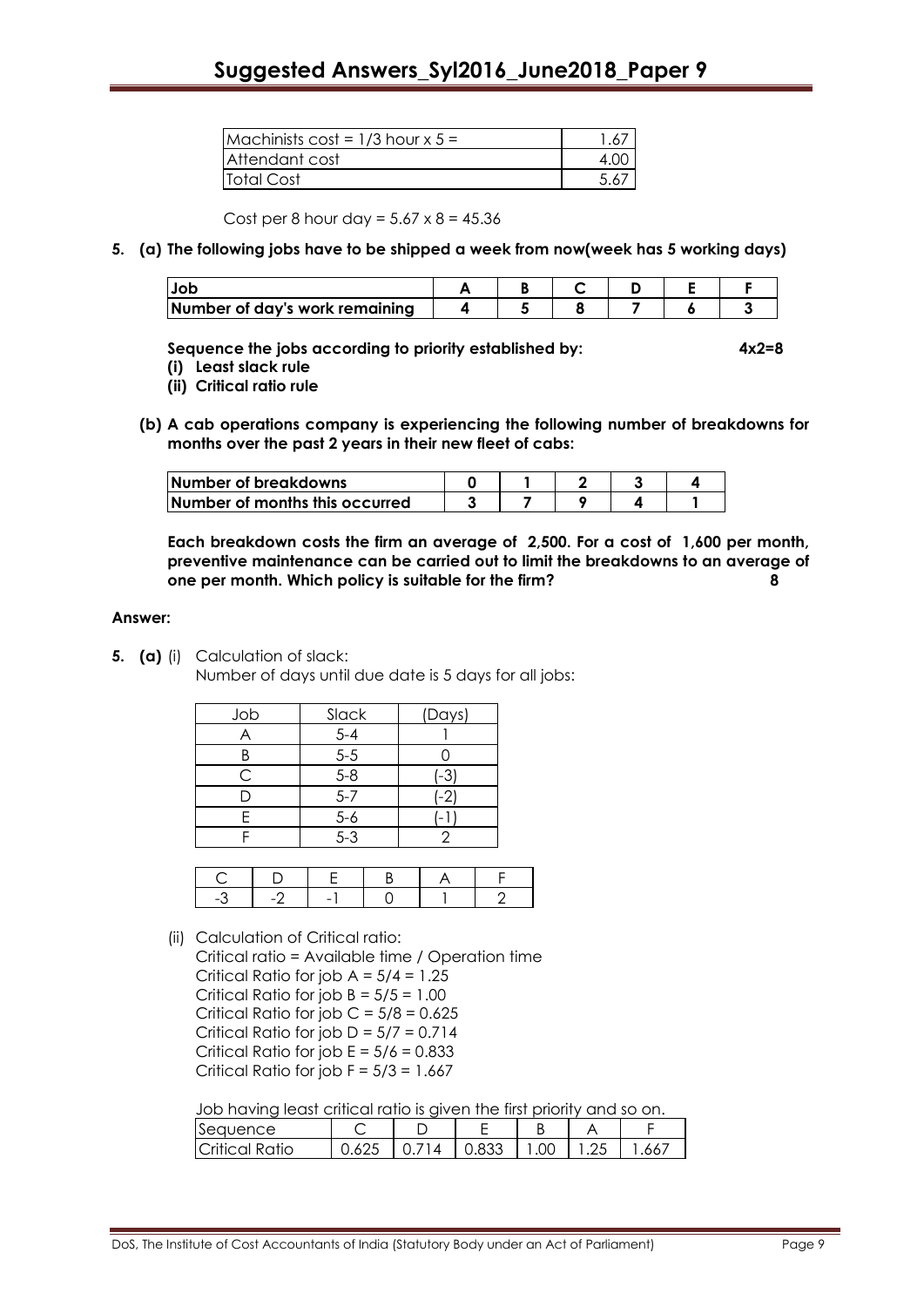**(b)** Converting the frequencies to a probability distribution and determining the expected cost/month of breakdowns we get:

| Number of breakdowns Frequency in months Frequency in percent Expected value |           |                |              |
|------------------------------------------------------------------------------|-----------|----------------|--------------|
|                                                                              |           | $3/24=0.125$   |              |
|                                                                              |           | $7/24=0.292$   | 0.292        |
|                                                                              |           | $9/24 = 0.375$ | 0.750        |
|                                                                              |           | $4/24=0.167$   | 0.501        |
|                                                                              |           | $1/24 = 0.042$ | 0.167        |
| Total:                                                                       | $2\Delta$ | $Total = 1$    | Total: 1.710 |

Breakdown cost per month; Expected cost = 1.710 \* 2500 = 4,275.

Preventive maintenance cost per month: - Average cost of one breakdown / month  $= 2,500$ Maintenance contract cost/month  $= 1,600$ Total  $= 4,100$ .

Thus, preventive maintenance policy is suitable for the firm.

### **Section - B (Strategic Management)**

- **6. Choose the correct answer: 1×6=6**
	- **(i) Which one of the following does NOT seem to be an advantage of the strategic management?**
		- **(a) Discharges board responsibility**
		- **(b) Provides a framework for decision-making**
		- **(c) Forces an objective assessment**
		- **(d) It can be expensive**
	- **(ii) Which of the following analyses 'products and businesses by market share and market growth'?**
		- **(a) SWOT Analysis**
		- **(b) BCG Matrix**
		- **(c) PEST Analysis**
		- **(d) Portfolio Analysis**
	- **(iii) Which one of the following is NOT part of the McKinsey's 7-S framework?**
		- **(a) Skills**
		- **(b) Staff**
		- **(c) Systems**
		- **(d) Supervision**
	- **(iv) Which one of the following statement is NOT correct?**
		- **(a) Vision is the statement of the future.**
		- **(b) The corporate mission is the purpose or reason for its existence.**
		- **(c) Targets are formed from vision and mission statement of organizations.**
		- **(d) Goals are objectives that are scheduled for attainment during planned period.**
	- **(v) Which of the following can NOT be the called as a strength of an organization? (a) Good Industrial relations**
		- **(b) Incentives from State Government**
		- **(c) Financially very sound**
		- **(d) Raw materials source at a distance**
	- **(vi) Strategic Business Unit (SBU) structure does NOT experience one of the following as an advantage:**
		- **(a) Higher career development opportunities**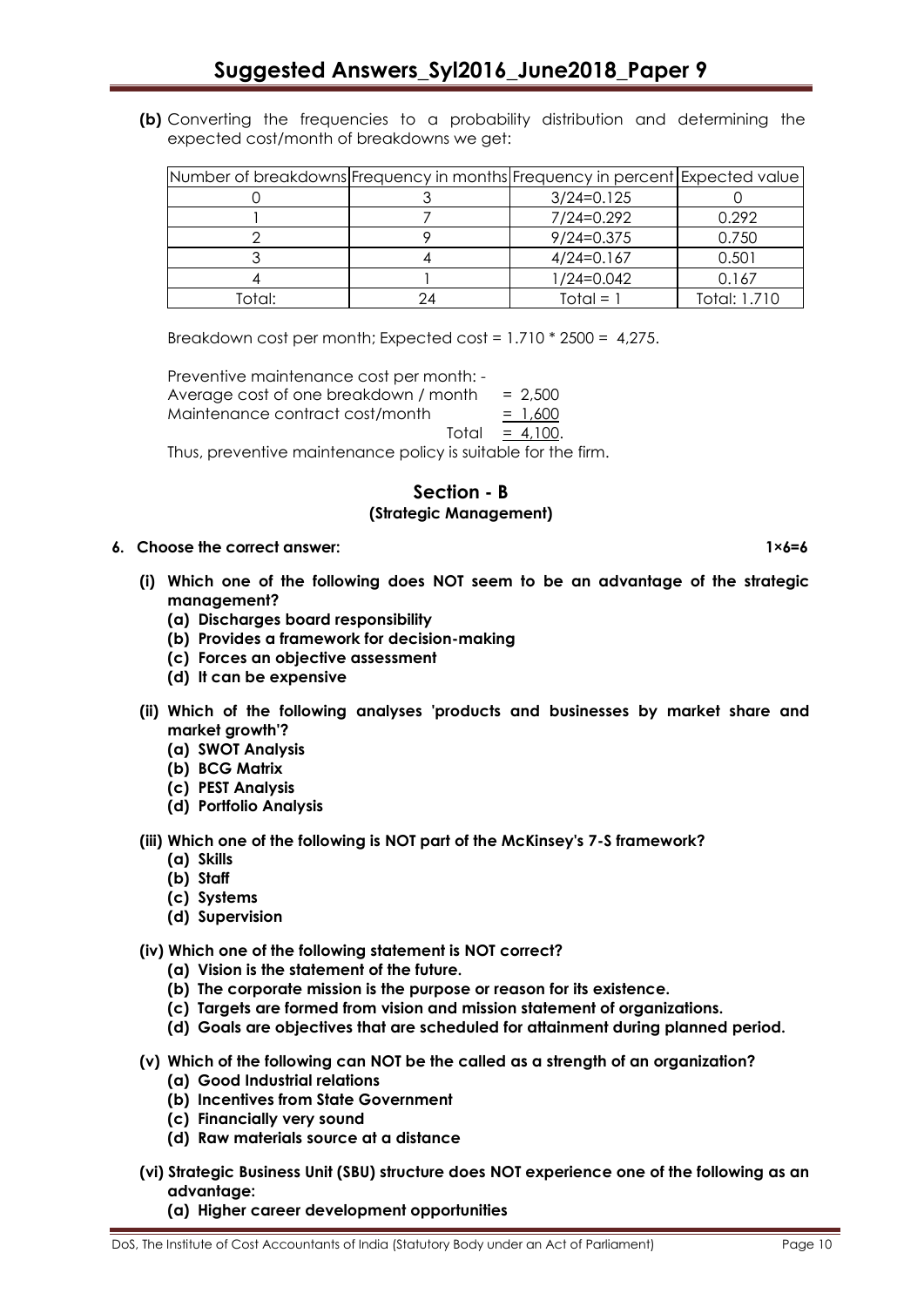- **(b) Better control of categories of products manufacturing, marketing and distributions**
- **(c) High cost approach**
- **(d) Help in expanding in different related and unrelated businesses**

#### **Answer:**

- **6.** (i) (d) It can be expensive
	- (ii) (b) BCG Matrix
	- (iii) (d) Supervision
	- (iv) (c) Targets are formed from vision and mission statement of organizations
	- (v) (d) Raw Materials source at a distance
	- (vi) (c) High Cost approach

### **Answer any two questions from the following: 12×2=24**

- **7. (a) Identify basic elements of strategic vision and discuss about the important purposes served by such strategic vision.**  $1\frac{1}{2} + 2\frac{1}{2} = 4$ 
	- **(b) Discuss in brief about the areas of attention for SWOT appraisal. State the purpose of such appraisal. 6+2=8**

#### **Answer:**

- **7. (a)** Strategic vision specifies primarily three elements:
	- 1. Forming a mission statement that defines what business the company presently is in? And "who we are and where we are now?"
	- 2. Using this mission statement as base to define long term path by indicating choices about "Where we are going?"
	- 3. Finally, communicating above strategic vision in clear and committed term.

Strategic Vision has important purposes, such as:

- 1. Clearly provides the direction that company wants to follow.
- 2. Identify the need of changing from existing direction or products, if stated in vision statement.
- 3. Create passionate environment in the organisation to steer the company with great excitement in selected direction.
- 4. Create creativity in every member of company to prepare company for future.
- 5. Promote entrepreneurship.
- **(b)** SWOT appraisal should give particular attention to the following:
	- (i) **A study of past accounts and the use of ratios.** By looking at trends, or by comparing ratios (if possible) with those of other firms in a similar industry, it might be possible to identify strengths and weaknesses in major areas of the business. The assistance of a management accountant should be of great value in this work.
	- (ii) **Product position and product-market mix.**
	- (iii) **Cash and financial structure.** If a company intends to expand or diversify, it will need cash or sufficient financial standing in order to acquire subsidiaries by issuing shares.
	- (iv) **Cost structure.** If a company operates with high fixed costs and relatively low variable costs, it might be in a relatively weak position with regard to production capacity. High volumes of production and sale might be required to break even. In contrast, a company with low fixed costs might be more flexible and adaptable so that it should be able to operate at a lower breakeven point.
	- (v) **Managerial ability.** There may be a problem in attempting to assess this and objective measurements should be sought. The danger is that a poor management might overestimate their own ability and incorrectly analyse their weakness as strength.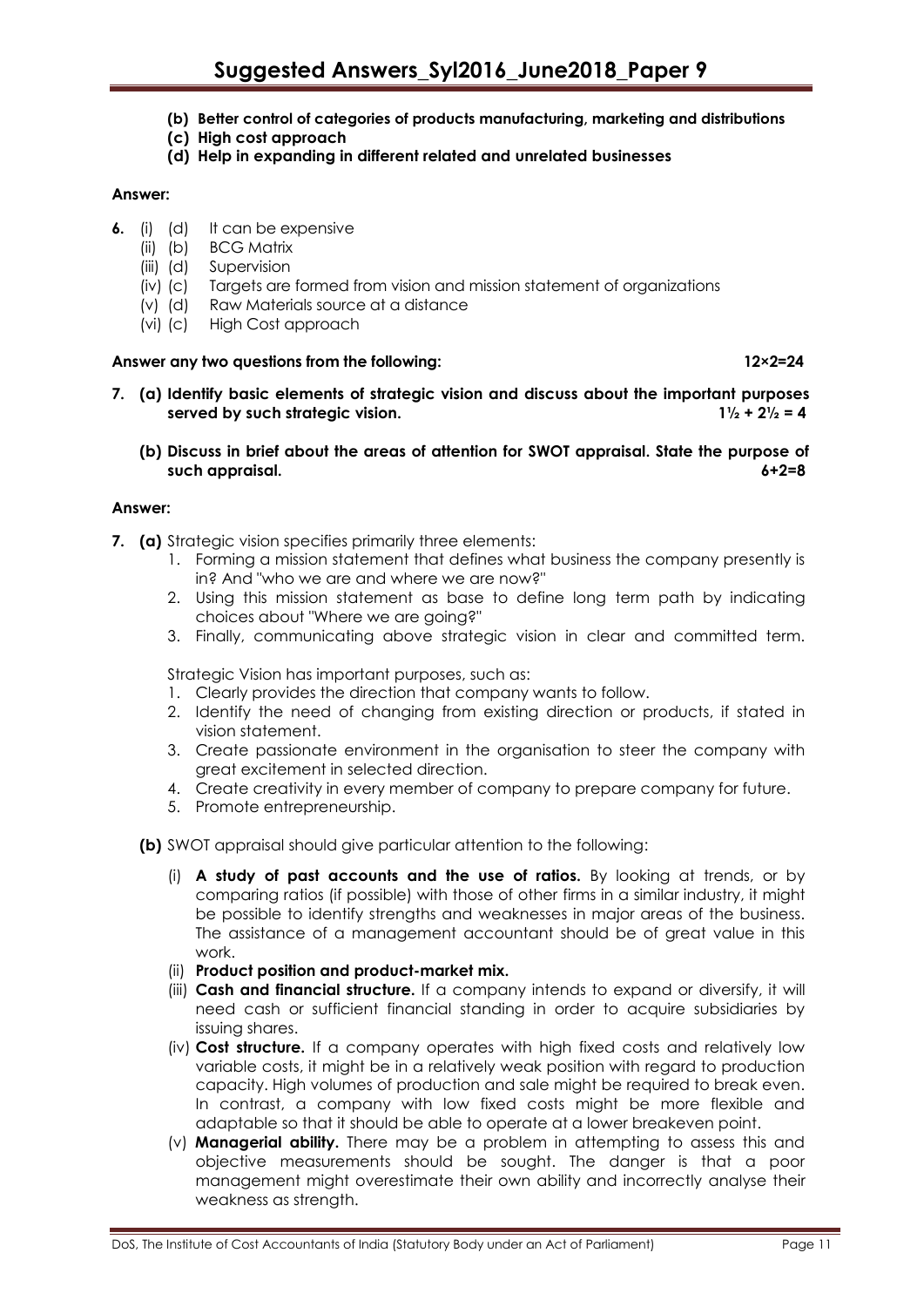The purpose of such appraisal is to express, qualitatively or quantitatively, which areas of the business have strengths to exploit, and which areas have weaknesses which must be improved. Although every area of the business should be investigated, only the areas of significant strength or weakness should warrant further attention.

While finalising the corporate plan together with corporate objectives, growth strategies, it would be necessary to make a review of the corporate strengths and weaknesses in connection with its mission and objectives. This is an important managerial task linked with corporate planning process.

### **8. (a) State the different approaches in Strategic Planning. 4**

### **(b) Categorise major reasons of SBU approach. 8**

**Answer:**

- **8. (a)** There are three approaches that can be adopted to strategic planning:
	- (i) A top-down process, in which managers are given targets to achieve which they pass on down the line.
	- (ii) A bottom-up process, in which functional and line managers in conjunction with their staff submit plans, targets and budgets for approval by higher authority.
	- (iii) An iterative process, which involves both the top-down and bottom-up setting of targets. There is a to-and-from movement between different levels until agreement is reached. However, this agreement will have to be consistent with the overall mission, objectives and priorities and will have to be made within the context of the financial resources available to the organization. The iterative approach, which involves the maximum number of people, is the one most likely to deliver worthwhile and acceptable strategic plans.
	- **(b)** Some of major reasons of using SBU approach are as follow:
		- $\triangleright$  A scientific method of grouping the businesses of a multi-business corporation which helps the firm in strategic planning.
		- $\triangleright$  An improvement over the geographical grouping of businesses and strategic planning based on locational units.
		- $\triangleright$  An SBU is a grouping of related businesses that can be taken up for strategic planning distinct from the rest of the businesses.
		- $\triangleright$  Grouping the businesses on SBU lines helps the firm in strategic planning by removing the ambiguity and confusion generally seen in grouping businesses.
		- $\triangleright$  Each SBU is a separate business from the strategic planning standpoint. In the basic factors, viz., mission, objectives, competition and strategy-one SBU will be distinct from another.
		- Each SBU will have its own distinct set of competitors and its own distinct strategy.
		- Each SBU will have a CEO. He will be responsible for strategic planning for the SBU.

#### **9. Write short notes on any three of the following: 4×3=12**

**(a) Marketing Plan and Strategy**

- **(b) Geographic and Matrix structure for implementation of organisational strategy**
- **(c) Types of firms/organisations for which BPR can be applied**
- **(d) Difference between strategic management and strategic planning**

#### **Answer:**

**9. (a) Marketing Plan and Strategy.**

Marketing plan is a written document that specifies in detail the firm's marketing objectives and how marketing management will use the controllable marketing tools such as product design, channels, promotion and pricing to achieve these objectives. Marketing strategy means finding attractive opportunities and developing profitable ways to capture the market.